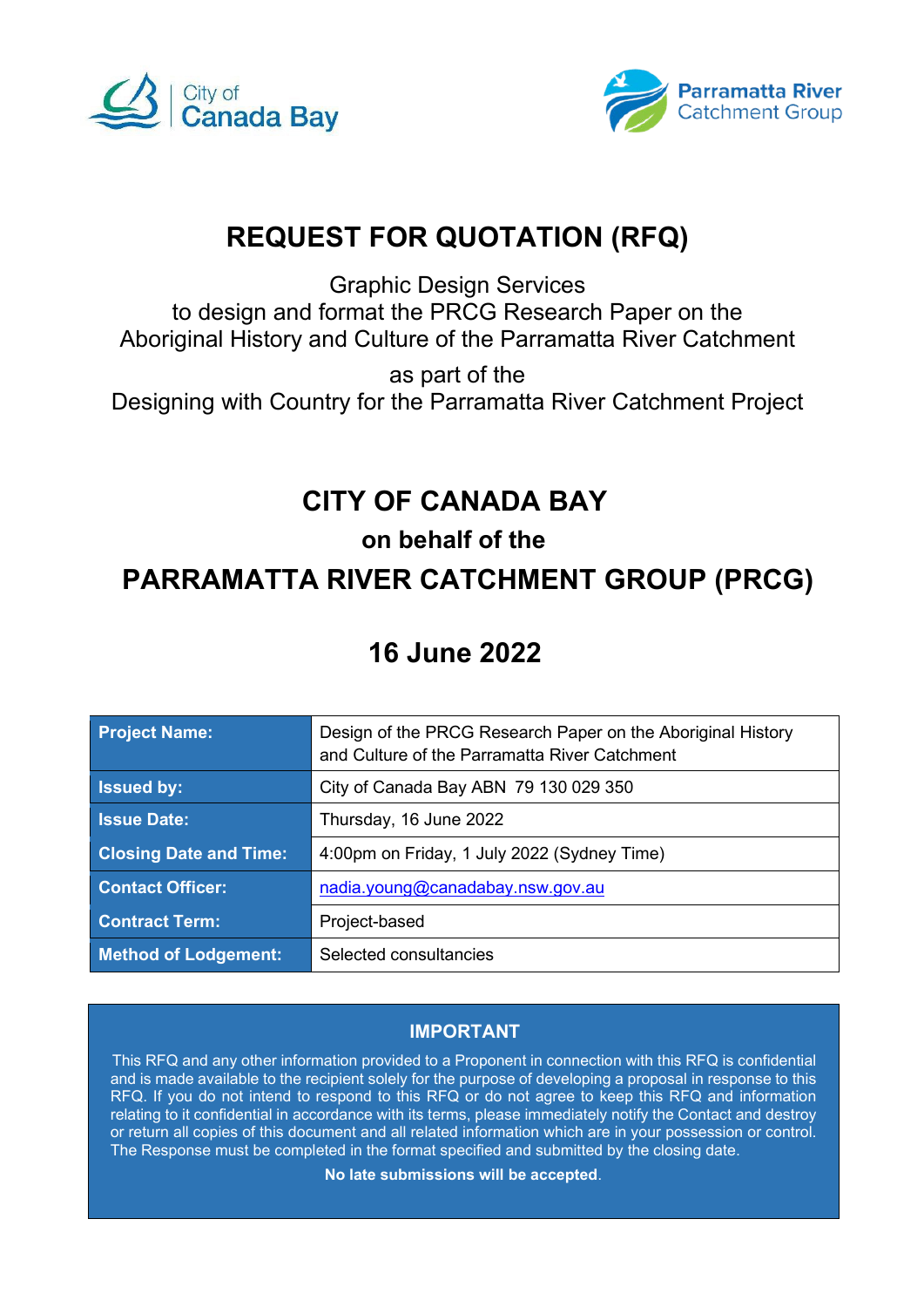# **Contents**

| $\mathbf{1}$ . |      |  |
|----------------|------|--|
|                | 1.1  |  |
|                | 1.2  |  |
|                | 1.3  |  |
|                | 1.4  |  |
| 2.             |      |  |
|                | 2.1  |  |
|                | 2.2  |  |
| 3.             |      |  |
|                | 3.1  |  |
|                | 3.2  |  |
|                | 3.3  |  |
|                | 3.4  |  |
|                | 3.5  |  |
|                | 3.6  |  |
|                | 3.7  |  |
|                | 3.8  |  |
|                | 3.9  |  |
|                | 3.10 |  |
|                | 3.11 |  |
|                | 3.12 |  |
|                | 3.13 |  |
| 4.             |      |  |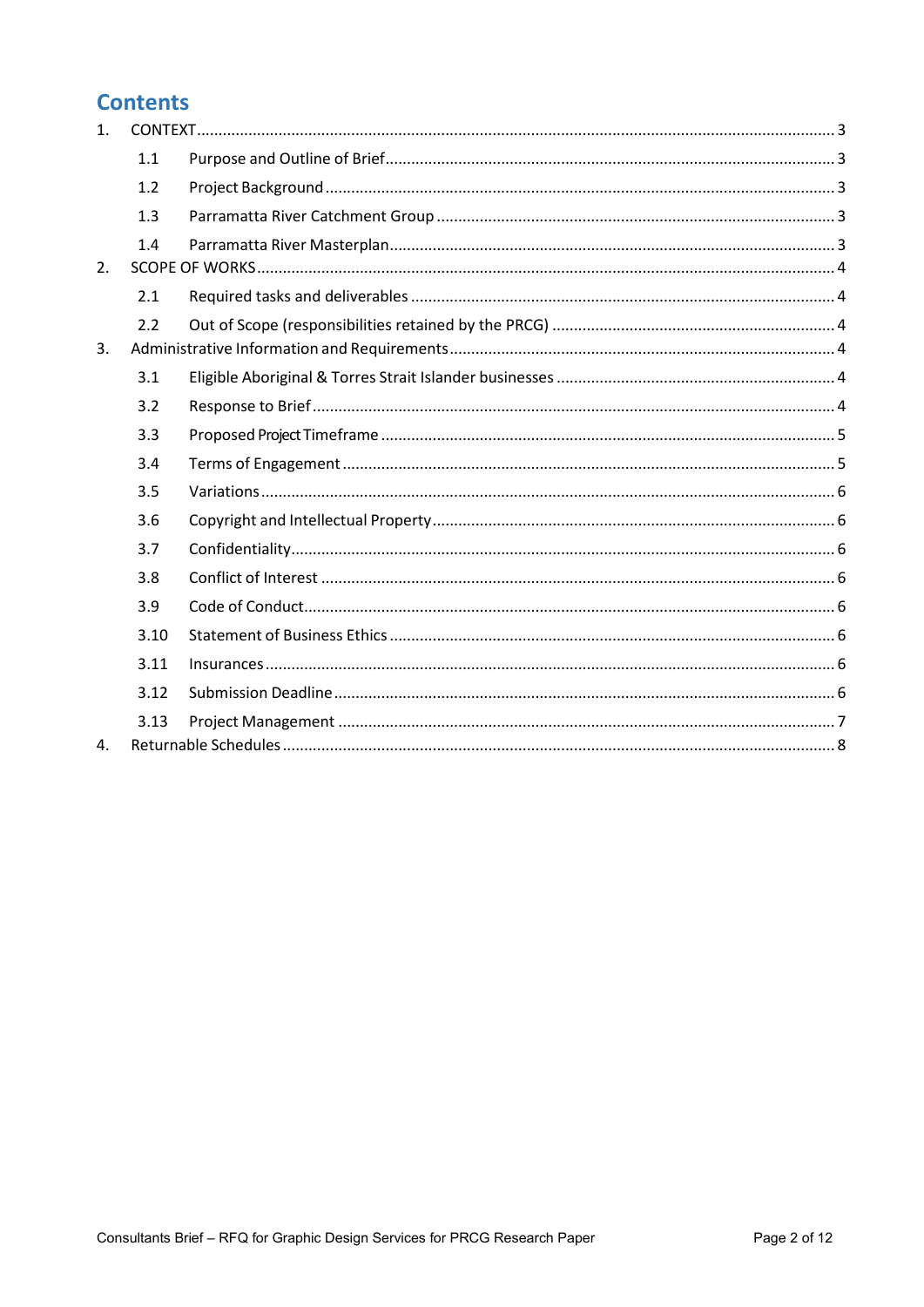# <span id="page-2-0"></span>**1. CONTEXT**

## <span id="page-2-1"></span>**1.1 Purpose and Outline of Brief**

The City of Canada Bay Council (CCB) is seeking quotations from suitably qualified or experienced Aboriginal and Torres Strait Islander design consultancies for the provision of graphic design services to design and format the PRCG Research Paper on the *Aboriginal History and Culture of the Parramatta River Catchment* as part of the *Designing with Country for the Parramatta River Catchment* project.

## <span id="page-2-2"></span>**1.2 Project Background**

The PRCG was successful in obtaining a grant under the Metropolitan Greenspace Program in early 2021 to deliver the Designing with Country [for the Parramatta River](https://www.ourlivingriver.com.au/our-plan/current-projects/)  [Catchment](https://www.ourlivingriver.com.au/our-plan/current-projects/) project.

The purpose of the project is to develop a design framework that will assist councils with creating cultural public works that offer the community more meaningful ways to connect with and help heal Country.

The catchment-wide design framework will specify standards around the use of language, art, landscaping and other elements. It will also identify and recommend locations for future interpretive design projects.

To support the project, a Research Paper has been written on the historical and cultural significance of the Parramatta River, its tributaries and surrounding land.

The paper is also intended to be used as a standalone educational resource for local councils, libraries and schools, to enable the community to develop a greater understanding of, and respect for, the history and culture of the Aboriginal peoples of the Parramatta River catchment.

The PRCG sees this project as important for establishing more meaningful communication and collaboration between PRCG partners and Aboriginal and Torres Strait Islander organisations and communities.

## <span id="page-2-3"></span>**1.3 Parramatta River Catchment Group**

The PRCG is an alliance of local councils, NSW government agencies, businesses, environmental and community groups and individuals, working together voluntarily and cooperatively to improve the health of the Parramatta River. This collaborative approach is essential for the sustainable management of the river and its catchment. The PRCG is currently hosted by the City of Canada Bay.

## <span id="page-2-4"></span>**1.4 Parramatta River Masterplan**

In October 2018, the PRCG released **DUBA, BUDU, BARRA: Ten Steps to a Living River** *[– the Parramatta River Masterplan](http://www.ourlivingriver.com.au/content/uploads/2019/04/Parramatta-River-Masterplan_lores_spreads.pdf)*. The Masterplan details the steps required to make the Parramatta River swimmable again by 2025. The use of the title DUBA (Land), BUDU (Water), BARRA (Sky) reflects the holistic approach of the Masterplan and recognises the traditional custodians of the Parramatta River and their important cultural ties to Country.

Step 10 of the Masterplan identifies the need to engage with Aboriginal leaders across the catchment to support the implementation of Aboriginal values and preservation of cultural heritage and development, respecting traditional knowledge of biodiversity and river management, and ensuring their direct involvement in the planning, design and delivery of actions within the Masterplan.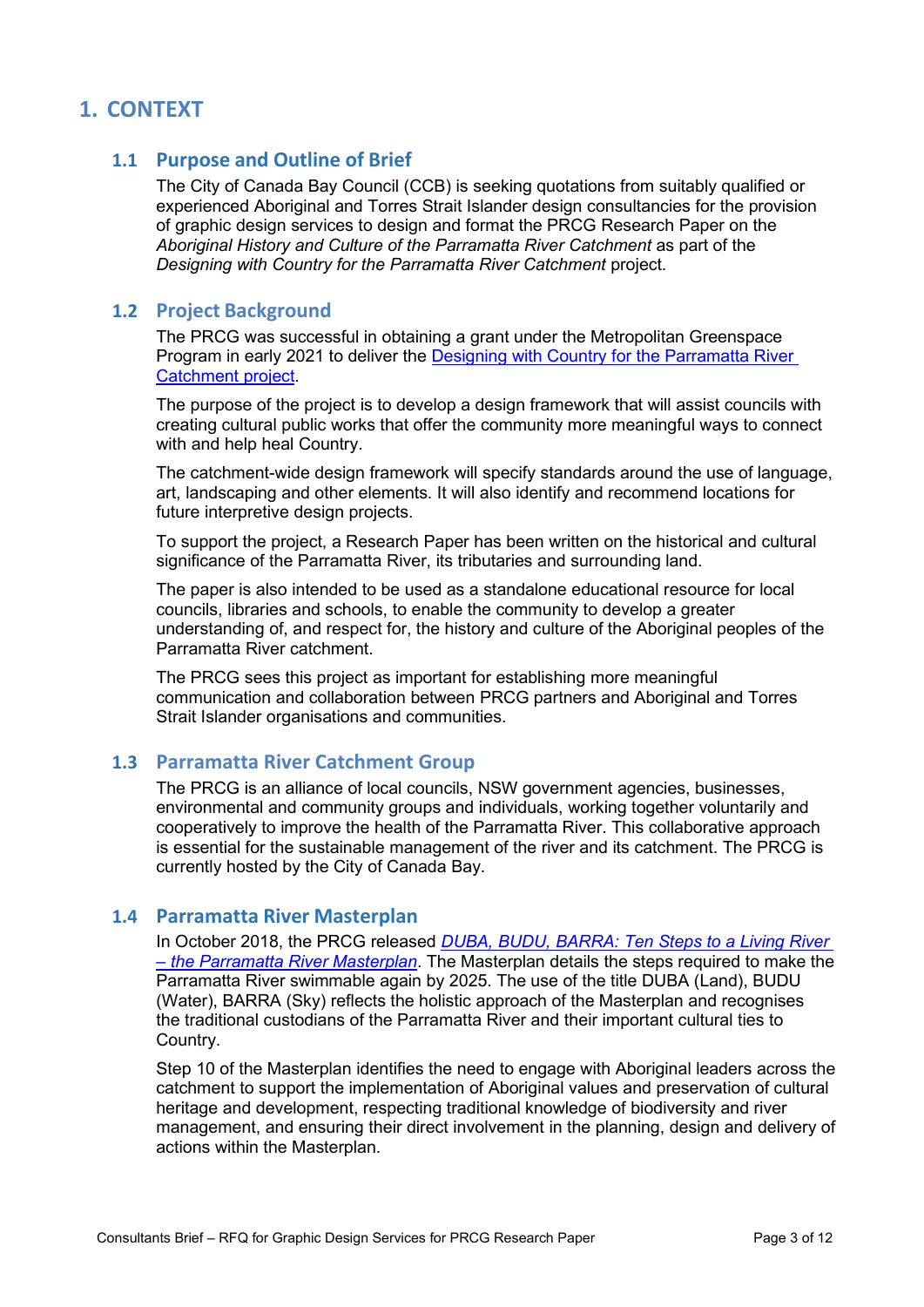# <span id="page-3-0"></span>**2. SCOPE OF WORKS**

The design consultant is required to design and format the PRCG Research Paper on the *Aboriginal Culture and History of the Parramatta River Catchment*, and commission an illustration and/or design for the front cover that:

a) Embodies the Aboriginal culture and heritage of the Parramatta River catchment.

b) Reflects the current branding and visual identity of the PRCG.

### <span id="page-3-1"></span>**2.1 Required tasks and deliverables**

- 1. Create two (2) proposed design templates for internal layouts and allow for one (1) round of comments by the PRCG.
- 2. Create two (2) concepts for the cover artwork/design and provide recent examples of past work by the artist/designer. Allow for one (1) round of comments by the PRCG.
- 3. Using the design template chosen by the PRCG, format the layout for the A4 document (approximately 70-80 pages in length), incorporating photos, illustrations and other images provided by the PRCG.
- 4. Integrate two (2) rounds of corrections, following review and proofreading by the PRCG.
- 5. Provide a finalised, original design source file and print-ready PDF to the PRCG.

For examples of similar documents, please view the following links:

- Cooks River Alliance – [Aboriginal History along the Cooks River](https://cooksriver.org.au/how-to-report-a-problem-on-the-cooks-river/aboriginal-history-along-the-cooks-river-book-1/)
- Eurobodalla Shire Council Invisible Places: Historical Aboriginal Reserves in the [Eurobodalla Shire, NSW](https://www.esc.nsw.gov.au/__data/assets/pdf_file/0007/138904/Invisible-Places-booklet.pdf)

## <span id="page-3-2"></span>**2.2 Out of Scope (responsibilities retained by the PRCG)**

The PRCG will retain responsibility for the following aspects of the project:

- 1. Written content of the Aboriginal research paper.
- 2. Printing of the document.

# <span id="page-3-3"></span>**3. Administrative Information and Requirements**

#### <span id="page-3-4"></span>**3.1 Eligible Aboriginal & Torres Strait Islander businesses**

Proponents must be able to demonstrate that their business is 50% or more Aboriginal and/or Torres Strait Islander owned.

#### <span id="page-3-5"></span>**3.2 Response to Brief**

In their response to Council, proponents should provide a written quotation that specifies:

- The total fee for completing this project and budget allocation for each element identified in the above scope of works.
- Their methodology for completing this work.
- Their expertise in delivering similar projects.
- Key staff who will be working on the project (including qualifications and experience).
- Their ability to deliver the project within the specified timeframe.

Item 3.2 described above will form the basis for evaluation of proponent's submissions.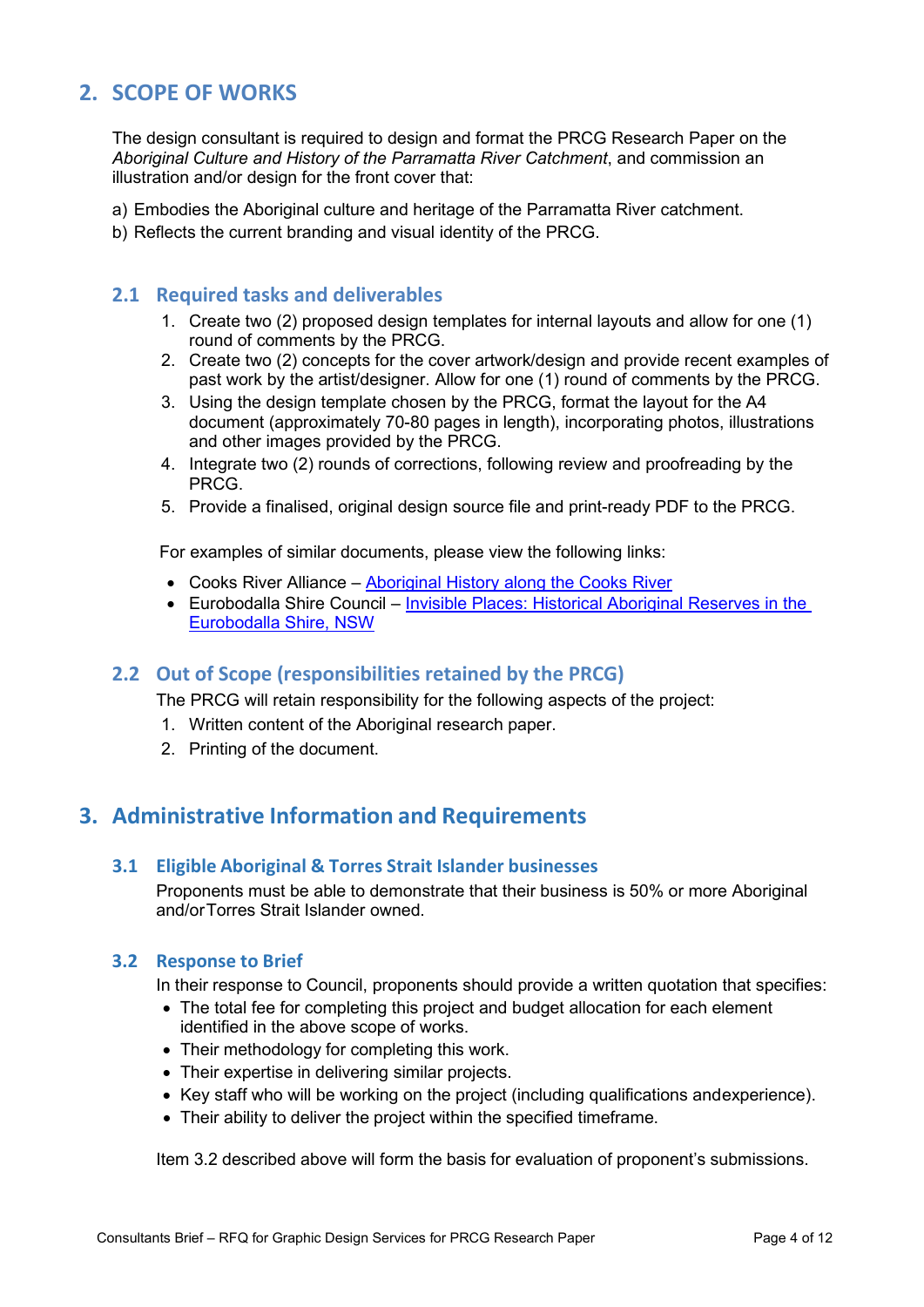### <span id="page-4-0"></span>**3.3 Proposed Project Timeframe**

The consultant is required to deliver the scope of work as per the following timeframe:

| <b>Activity</b>                                                                                                     | <b>Date</b> |
|---------------------------------------------------------------------------------------------------------------------|-------------|
| Request for Quotation (RFQ) issued                                                                                  | 16.6.22     |
| Requests for clarification about RFQ submitted to PRCG for response                                                 | 28.6.22     |
| Closing date for RFQ                                                                                                | 1.7.22      |
| PRCG to review RFQs and notify successful consultant                                                                | 8.7.22      |
| Initial meeting between PRCG and consultant                                                                         | 11-12.7.22  |
| Consultant to submit two (2) design templates for internal layouts and<br>two (2) concepts for cover artwork/design | 22.7.22     |
| PRCG to select preferred design template and cover design concept                                                   | 26.7.22     |
| PRCG to provide approved text and images for layout                                                                 | 26.7.22     |
| Consultant to provide first draft of formatted document for review                                                  | 11.8.22     |
| PRCG to provide feedback on first draft of formatted document                                                       | 15.8.22     |
| Consultant to make changes and submit second draft                                                                  | 23.8.22     |
| PRCG to proofread document and provide final changes                                                                | 26.8.22     |
| Consultant to provide finalised, original design source file and<br>print-ready PDF to the PRCG                     | 2.9.22      |

#### <span id="page-4-1"></span>**3.4 Terms of Engagement**

The consultant will be engaged by the City of Canada Bay on behalf of the Parramatta River Catchment Group. Please refer to the Canada Bay Consultancy Agreement attached.

A lump sum contract will be entered into for the purposes of this project. Payment will be made on an incremental basis, agreed between the project manager and the successful proponent upon appointment. Claims for payment from the consultant must be in a form acceptable to theAustralian Taxation Office as a recognised Tax Invoice for the purposes of GST.

No claim for additional fees shall be recognised without the prior authority of Council, which shall be issued in writing.

The City of Canada Bay will not make any payments where it is considered that the consultant's performance is unsatisfactory in terms of the brief described herein.

The consultancy may be terminated by the City of Canada Bay under the direction of the General Manager, if the consultant:

- a) fails to complete the study tasks specified in this brief within the agreed time schedule (subject to reasonable delays due to Aboriginal consultation issues, subject to approval from Council); or
- b) does not complete the project to an acceptable standard in the opinion of the General Manager.

If the consultancy is terminated, payment of fees to the consultant will be made for work undertaken up to the date and time of notification of the termination.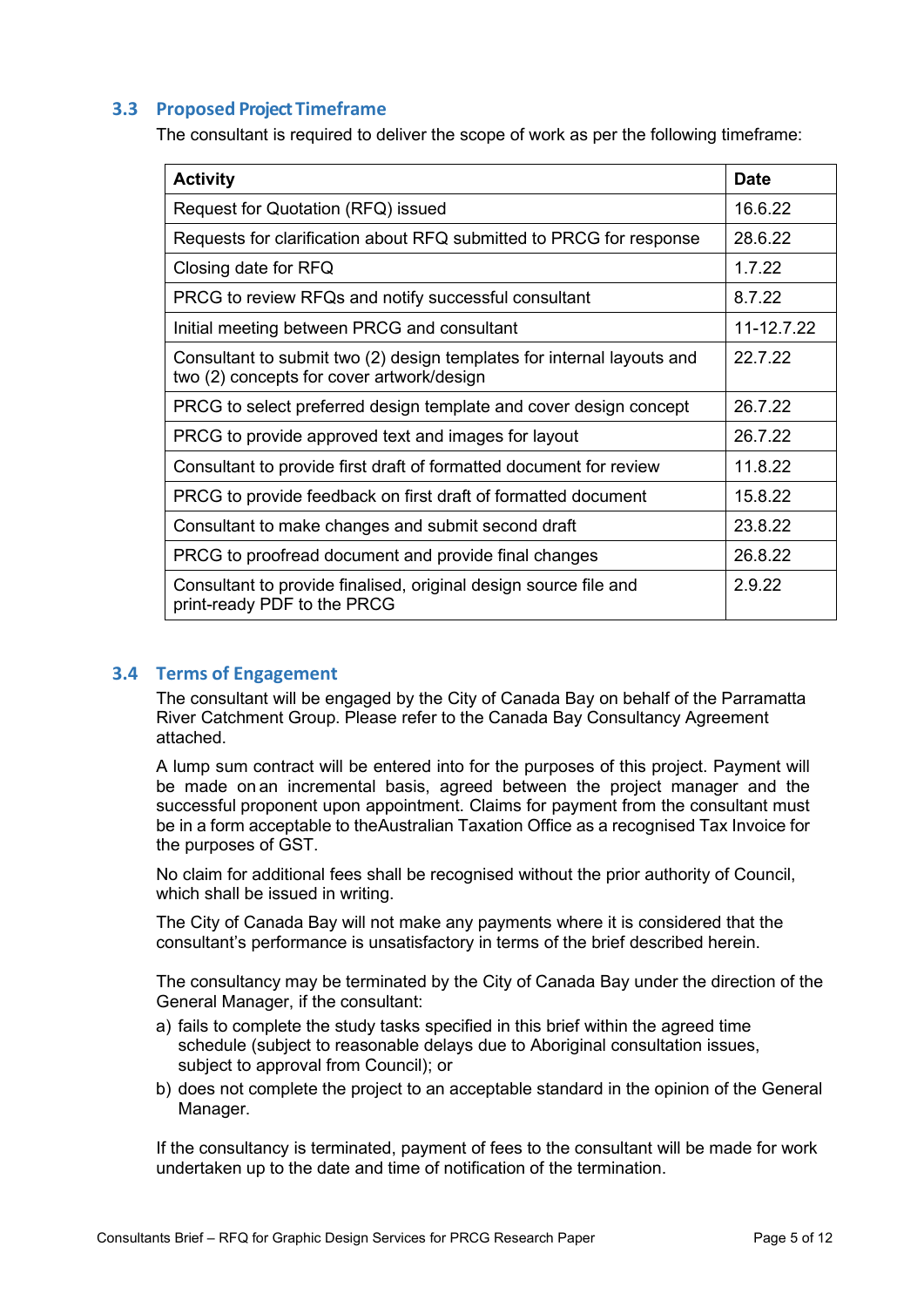#### <span id="page-5-0"></span>**3.5 Variations**

Where the agreed scope of works is varied during the course of the consultancy, the consultants shall receive written instructions from the Project Manager prior to undertaking such variation.

#### <span id="page-5-1"></span>**3.6 Copyright and Intellectual Property**

Copyright ownership of all work arising out of or in respect to the project shall be vested in the PRCG from the date of engagement.

#### <span id="page-5-2"></span>**3.7 Confidentiality**

All work carried out in respect of this study will remain confidential unless or until released forpublic exhibition by the PRCG. The PRCG will arrange any public exhibition requirements.

#### <span id="page-5-3"></span>**3.8 Conflict of Interest**

The consultancy agreement will specify an undertaking that no actual or potential conflict of interest for the consultant exists or is likely to arise from the preparation of this study. Confirmation of this aspect should be stated in the consultant's submission.

Should an event or occurrence happen which raised conflict of interest; the consultant is required to advise the Project Manager as soon as practicable.

#### <span id="page-5-4"></span>**3.9 Code of Conduct**

The City of Canada Bay Council has adopted a 'Code of Conduct' policy with the aim of ensuring that its functions are undertaken efficiently, impartially and with integrity.

Breaches of the policy may constitute grounds for termination of any subsequent contracts entered into with the respondents. All employees and/or contractors associated with the respondent shall apply the 'Code of Conduct' policy in all business practices and dealings with Council and its employees.

#### <span id="page-5-5"></span>**3.10 Statement of Business Ethics**

The City of Canada Bay Council is committed to conducting business professionally at all times and to the highest ethical standards so that the community has confidence and trust in Council's business dealings, services provided and action. In this regard, Council's business partners arerequired to comply with Council's Statement of Business Ethics.

#### <span id="page-5-6"></span>**3.11 Insurances**

The consultant will be required to provide documented evidence to the City of Canada Bay Council of adequate professional indemnity insurance of \$10 million and public liability cover of \$20 million.

The consultant's employees shall be covered by Workers' Compensation as required by the relevant Statute.

#### <span id="page-5-7"></span>**3.12 Submission Deadline**

Proposals must be received by **4pm, Friday, 1 July 2022 (Sydney Time).**

Quotations should include the subject description: REQUEST FOR QUOTATION – GRAPHIC DESIGN SERVICES FOR PRCG RESEARCH PAPER and returnable schedules (below).

Late proposals will not be considered.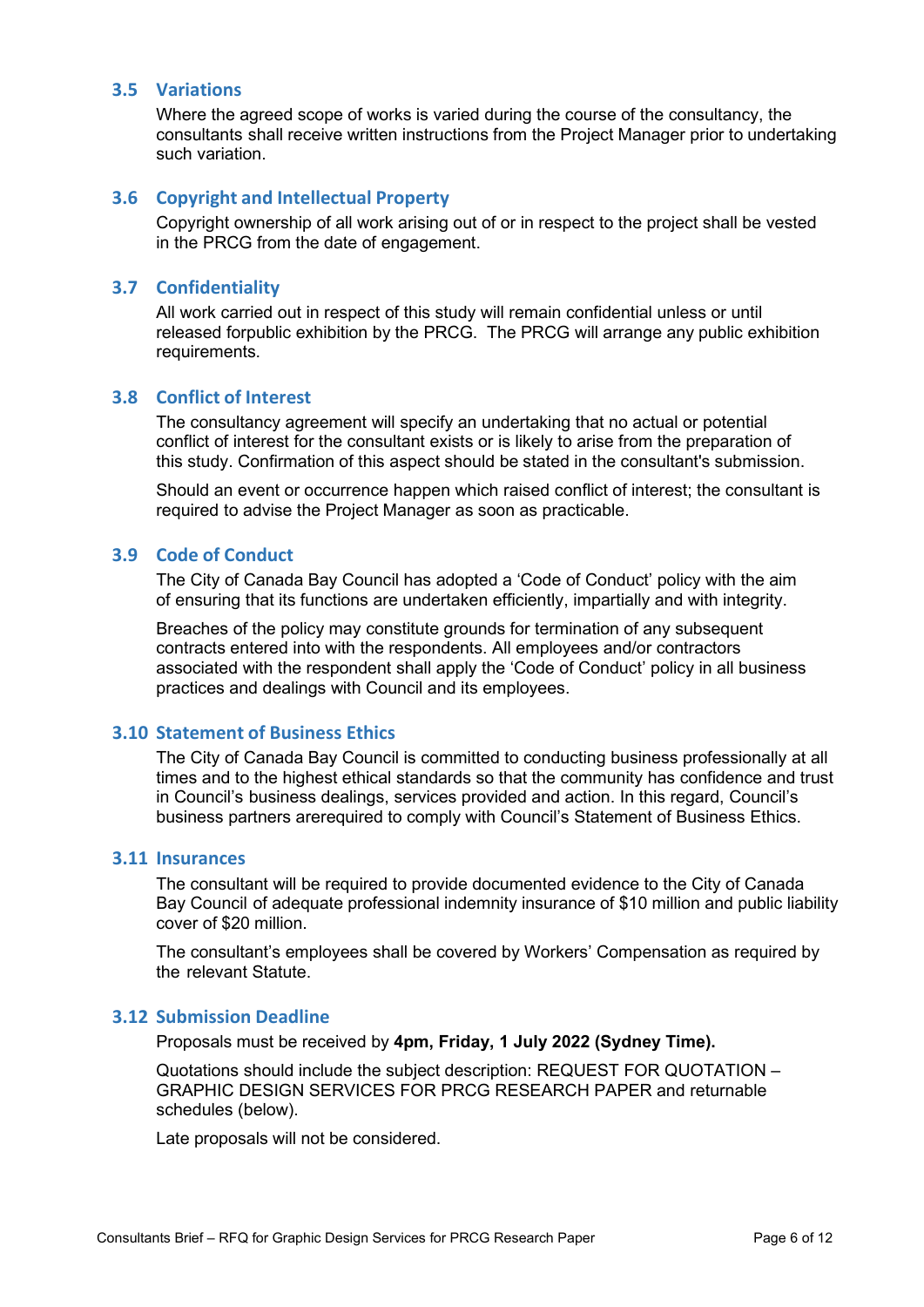# <span id="page-6-0"></span>**3.13 Project Management**

Project contact: Nadia Young, PRCG Communications Officer Phone: 0415 231 339 Email: nadia.young@canadabay.nsw.gov.au

For questions and clarifications please contact the above.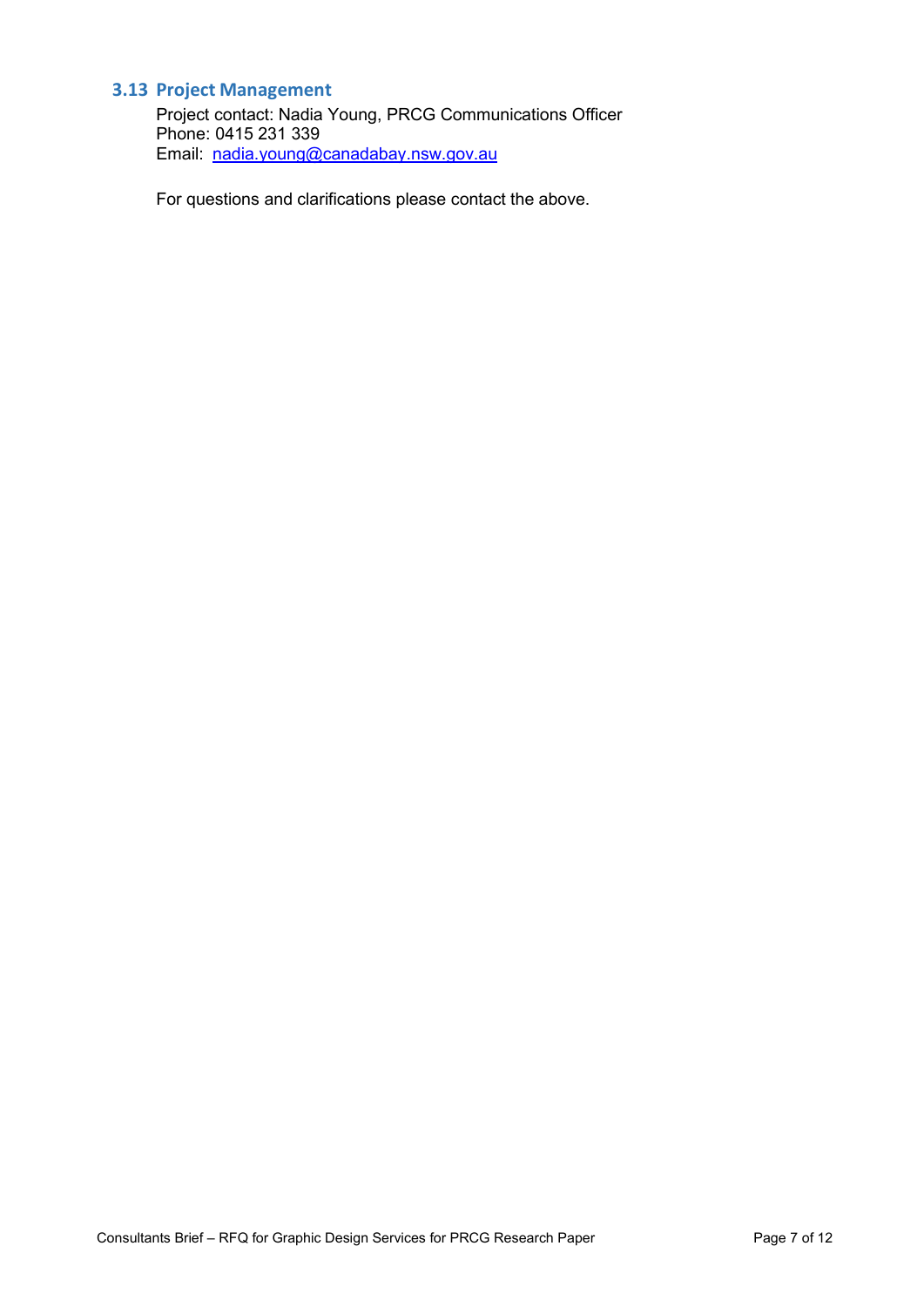# <span id="page-7-0"></span>**4. Returnable Schedules**

Instructions: Please fill in the responses in the space provided below. Any pricing should exclude GST. *Tenderers should succinctly describe details of systems and procedures that will supply the Goods and/or Services. Please fill out the information in the space below.*

## **A. Contact Details**:

| <b>Company Details</b>             |  |
|------------------------------------|--|
| <b>Company Name</b>                |  |
| <b>ABN</b>                         |  |
| <b>Business Address</b>            |  |
| Suburb                             |  |
| <b>State</b>                       |  |
| Post Code                          |  |
| <b>Office Phone</b>                |  |
| Office Fax                         |  |
| <b>Email Address</b>               |  |
| <b>Respondents Contact Details</b> |  |
| Name                               |  |
| Mobile Phone                       |  |
| <b>Office Phone</b>                |  |
| <b>Email Address</b>               |  |

### **B. Pricing**

Tenderers should outline their product offering and pricing below. Please include all associated costs. Pricing should be itemised.

| Pricing should exclude GST |
|----------------------------|
|                            |
|                            |
|                            |
|                            |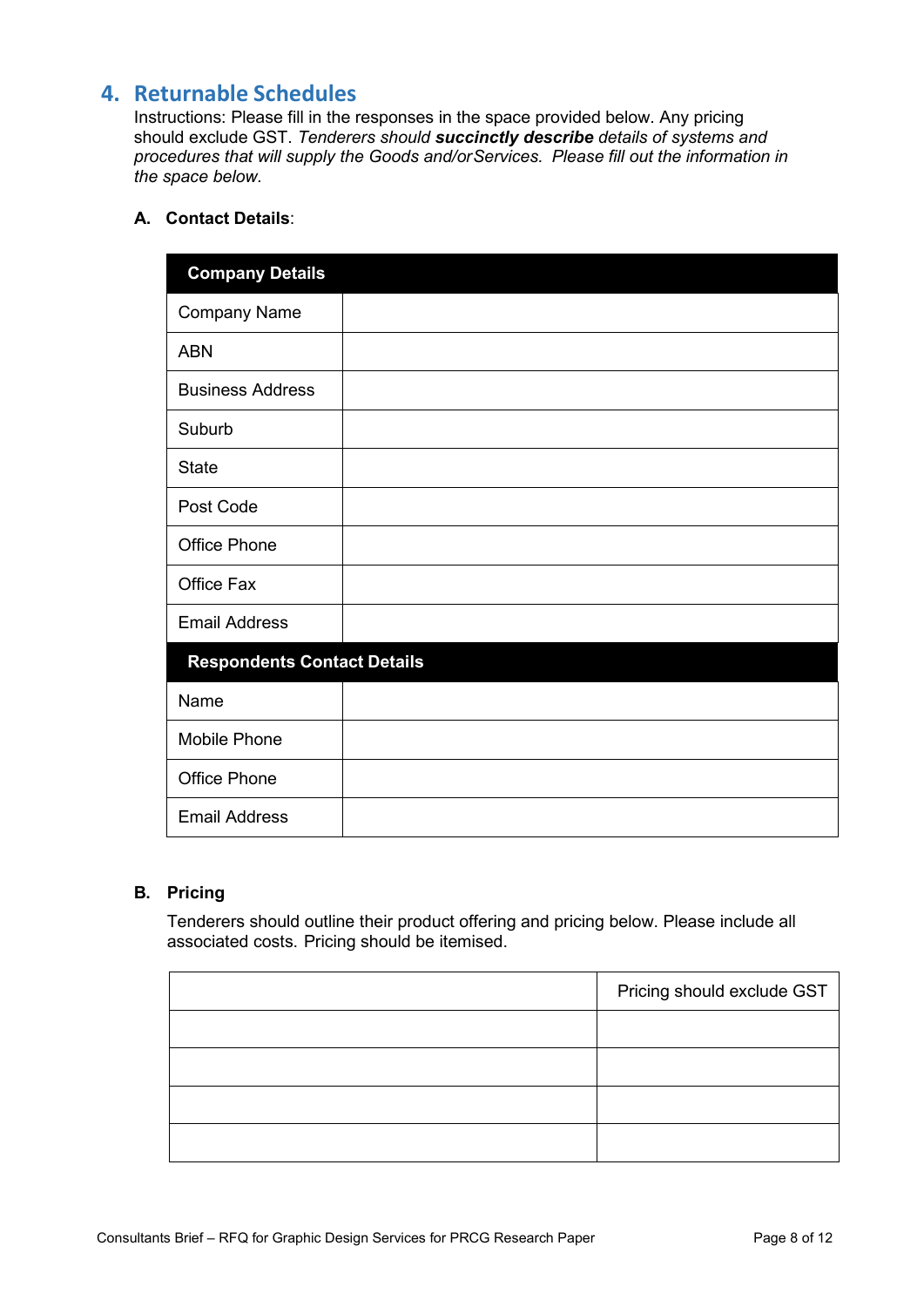#### **C. Capability Statement**

Please supply a capability statement which outlines information about your organisation. *(Note: This is your opportunity to provide a summary of your business 2-4 pages the nature of your business, your offering in the marketplace, what it is that is superior about your product and/or services, the contribution of the performance of your business in the market, and the level of serviceyou offer to customers).*

*In addition, please include a case study of similar projects undertaken.*

#### **D. Experience & Referees**

Provide details of at least two (2) client referees for which relevant services were provided in the last five (5) years.

| Name of Referee                       |  |
|---------------------------------------|--|
| <b>Address</b>                        |  |
| <b>Contact Person</b>                 |  |
| <b>Phone Number</b>                   |  |
| <b>Details of Service</b><br>provided |  |

| Name of Referee                       |  |
|---------------------------------------|--|
| Address                               |  |
| <b>Contact Person</b>                 |  |
| <b>Phone Number</b>                   |  |
| <b>Details of Service</b><br>provided |  |